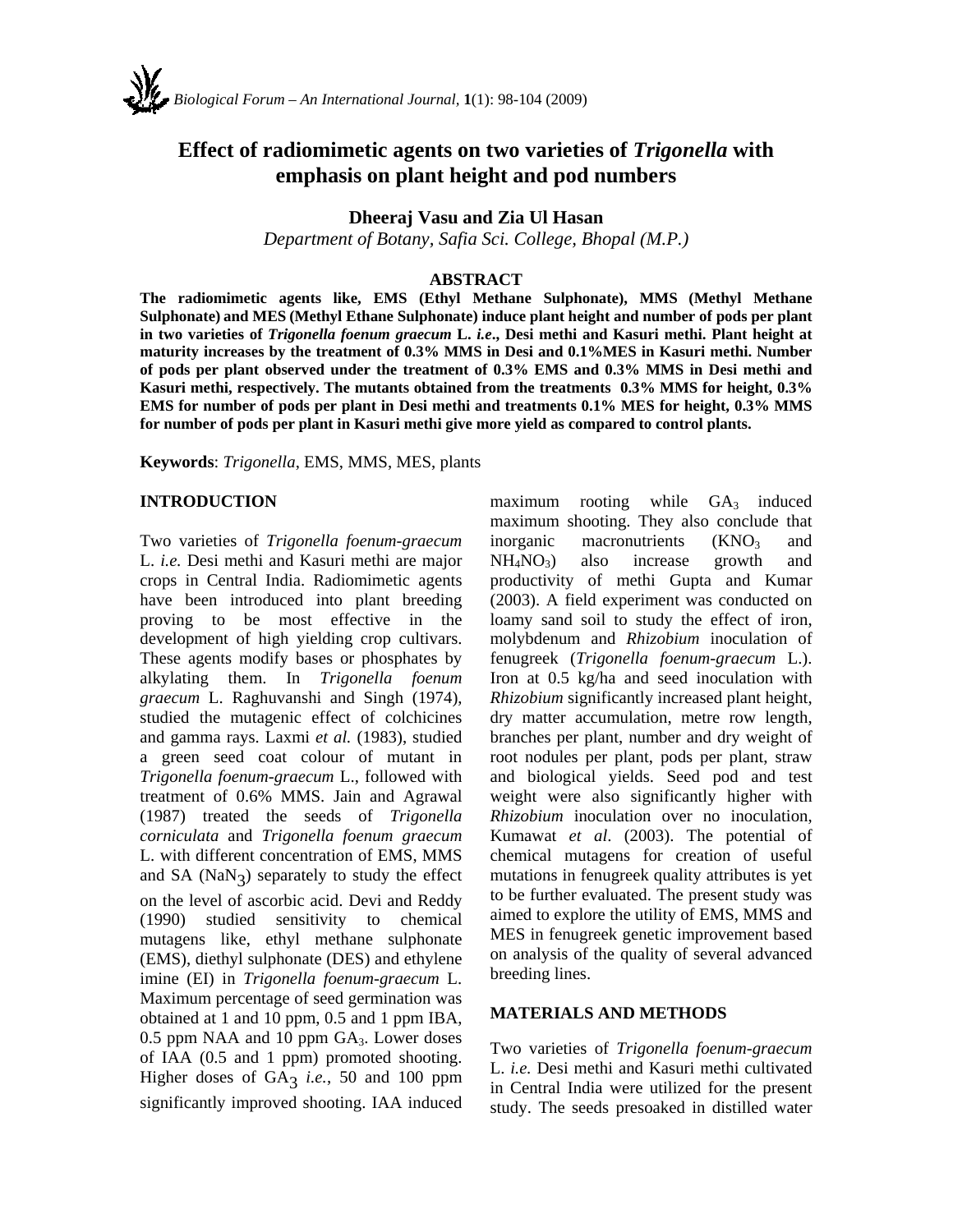for 12 hrs were selected for the study, and treated with freshly prepared aqueous solution of different concentrations of radiomimetic agents, EMS (Ethyl methane sulphonate), MMS (Methyl methane sulphonate and MES (Methyl ethane sulphonate) for 4 hrs. Intermittent shaking was done throughout the treatment. After the treatment, seeds thoroughly washed in running water for 15 minutes before sowing. The seeds were sown in randomized block design (RBD) at Safia Science College, Bhopal.

## **RESULTS AND DISCUSSION**

# **Plant height**

The data recorded on plant height of variety Desi methi at maturity with the treatment of three radiomimetic agents were given in (Table 1; Fig. 1). Mean plant height increased due to all the three treatments. The plant height ranged 22.0-37.0cm in control with mean height  $25.7 \pm 1.5$ cm, while increase height range 17.3-32.8cm with mean height  $30.8 \pm 1.7$ cm. In all the treatments of EMS, MMS and MES, a significant increase of height was observed (Table 1), which is also evident from the SD, CV and CD, analysis. In variety Kasuri methi effect of radiomimetic treatments showed highest plant height which range between 25-39cm with mean height 33.7  $\pm$  1.7cm in comparison of control ranges 24-40 with mean height  $35.5 \pm 1.5$ cm. The plant height significantly increased under  $0.2\%$ , 0.3% of EMS, and 0.1%, 0.2% of MES, while in remaining all the treatments decrease in the mean height of plants was observed in comparison to control (Table 2; Fig. 2).

## **Number of pods per plant**

Highest number of pods per plant in variety Desi methi was observed under 0.3% MMS treatment range between a 9-26, with mean  $18.9 \pm 1.1$  in comparison of control where this parameter range between 13-23, with mean  $16.2 \pm 0.72$ . In all the treatments mean value increased except 0.1% MES, while  $16.3 \pm 1.2$ more or less equal to control. SD, CV and CD analysis indicate that the effect of radiomimetic agents enhanced these parameters (Table 3; Fig. 3). In variety Kasuri methi, number of pods per plant was ranged between 10-19 where mean  $17.34 \pm 1.4$ , which was highest under 0.3% MMS, in comparison of control ranged between 12-20, mean value  $14.98 \pm 1.0$ . In this variety also the number of pods per plant significantly increases under all the treatments of three radiomimetic agents. The results were tested by using statistical analysis *i.e.* SD, CV and CD (Table 4; Fig. 4).

As per the results obtained from the statistical analysis it seems that all the treatments increase plant height and number of pods per plants. Same results were shown by Bandhopadhyay and Bose (1983) in urdbean. A linear dependency of seedling height on the dosage of physical and chemical mutagens have been reported by Mikaelsen *et al.* (1968) in rice; Siddiq and Swaminathan (1968) in *Oryza sativa*; Ando (1970) in rice; Katoch *et al.* (1992) in rice; Wang *et al.* (1995) in rice. In case of number of pods per plants same types of observation have been reported by Kumar and Gupta (2007) in *Nigella sativa.*

# **REFERENCES**

- Ando, A. 1970. Mutation induction in rice by radiation combined with chemical protectants and mutagens. In: Rice Breeding with Induced Mutation II IAEA Vienna. pp.1-5.
- Bandhopadhyay, B. and Bose, S. 1983. Mutation induction by pre-irradiation with EMS in black gram. *Genetic Iberica.* **14**(1-2): 107- 113.
- Devi, P. and Reddy, M.M. 1990. Sensitivity to chemical mutagens in *Trigonella foenum graecum*. *Indian Bot. Contractor.* **7**(4): 157-158.
- Gupta, R. and Kumar, A. 2003. Improving Growth and productivity of methi through exogenous application of growth regulators and macronutrient. *Proceedings of First National Interactive Meet on Medicinal and Aromatic Plants,* CIMAP, Lucknow, UP, India, pp.428-429.
- Gupta, R. and Kumar, A. 2003. Studies on effect of growth regulators on growth and physiology of *Trigonella foenum graecum* L.(methi). *National Symp. on Emerging Trends in Indian Medicinal Plants,*  Lucknow. **22**(3): 10-12.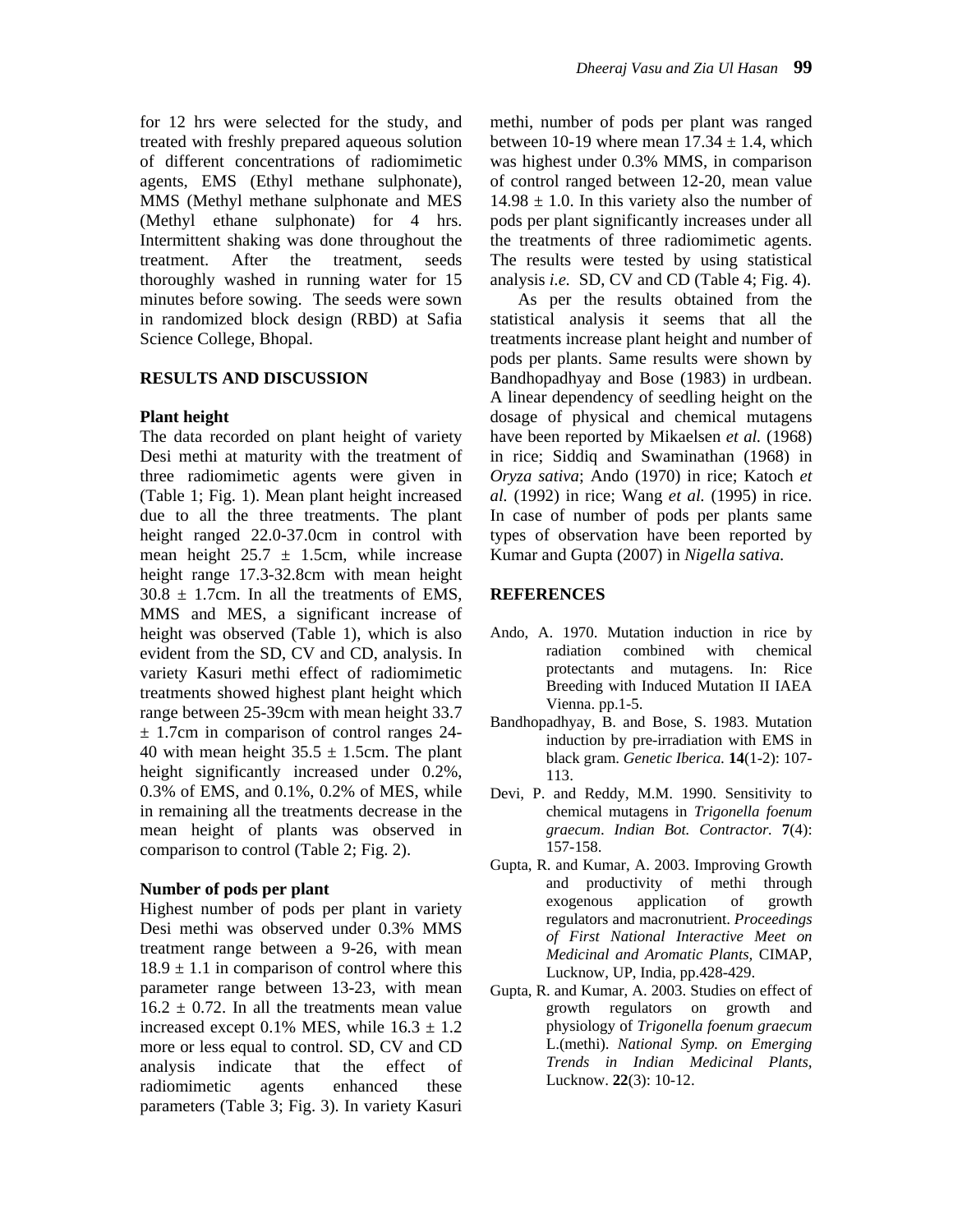- Jain, S.C. and Aggarwal, M. 1987. Effect of chemical mutagens on level of Ascorbic acid in *Trigonella* sp*. Acta. Botanica Indica***. 15**(2): 187-189.
- Katoch, P.C, Massor, J.E. and Plaha, P. 1992. Effect of gamma irradiation on variation in segregating generations of  $F_2$  seeds of rice. *Ind. J. Genet,* **52**: 213-218.
- Kumar, G. and Gupta, P. 2007. Mutagenic efficiency of lower doses of gamma rays in black cumin *(Nigella sativa* L.). *Cytologia*. **72**(4): 435-440.
- Kumawat, P.D., Chovadarg, G. R. and Pareek, R.G. 2003. Response of fenugreek to iron, molybdenum and *Rhizobium* inoculation. *Advances in Plant Sciences*, **16**(1): 83-85.
- Laxmi, V., Gupta, M.N. and Datta, S.K. 1983. Investigation on an induced green seed colour mutant of *Trigonella foenumgraecum* L. *Cytologia.* **48**: 373-378.
- Mikaelsen, K., Kiss, I. and Osova, K. 1968. Some effects of fast neutrons and gamma radiations on rice. *In*: Neutron Irradiation of seeds II, FAO/ IAEA, Vienna. pp. 49- 54.
- Raghuvanshi, S.S. and Singh, A .K. 1974. A possible mutagenic effect of colchicine in *Trigonella foenum graecum* L. *Cytologia,* **39**: 473-482.
- Siddiq, E.A. and Swaminathan, M.S. 1968. Enhanced Mutation Induction and recovery caused by Nitrosoguanidine in *Oryza sativa*. *Indian J. Genetics Plant Breeding,* **28**: 297-300.
- Siddiq, E.A. and Swaminathan, M.S. 1968. Induced mutations in relation to the breeding and phytogenetic differentiation of *Oryza sativa.* In: Rice Breeding with Induced mutations, IAEA Vienna. pp.25- 51.
- Wang, C.L., Shen, M., Chen, Q.F. and Xu, G. 1995. Preliminary study of mutagenic effects of nitrogen ion implantation in rice. *Acta. Agriculture Nucleatae Sinica.* **9**: 13-19.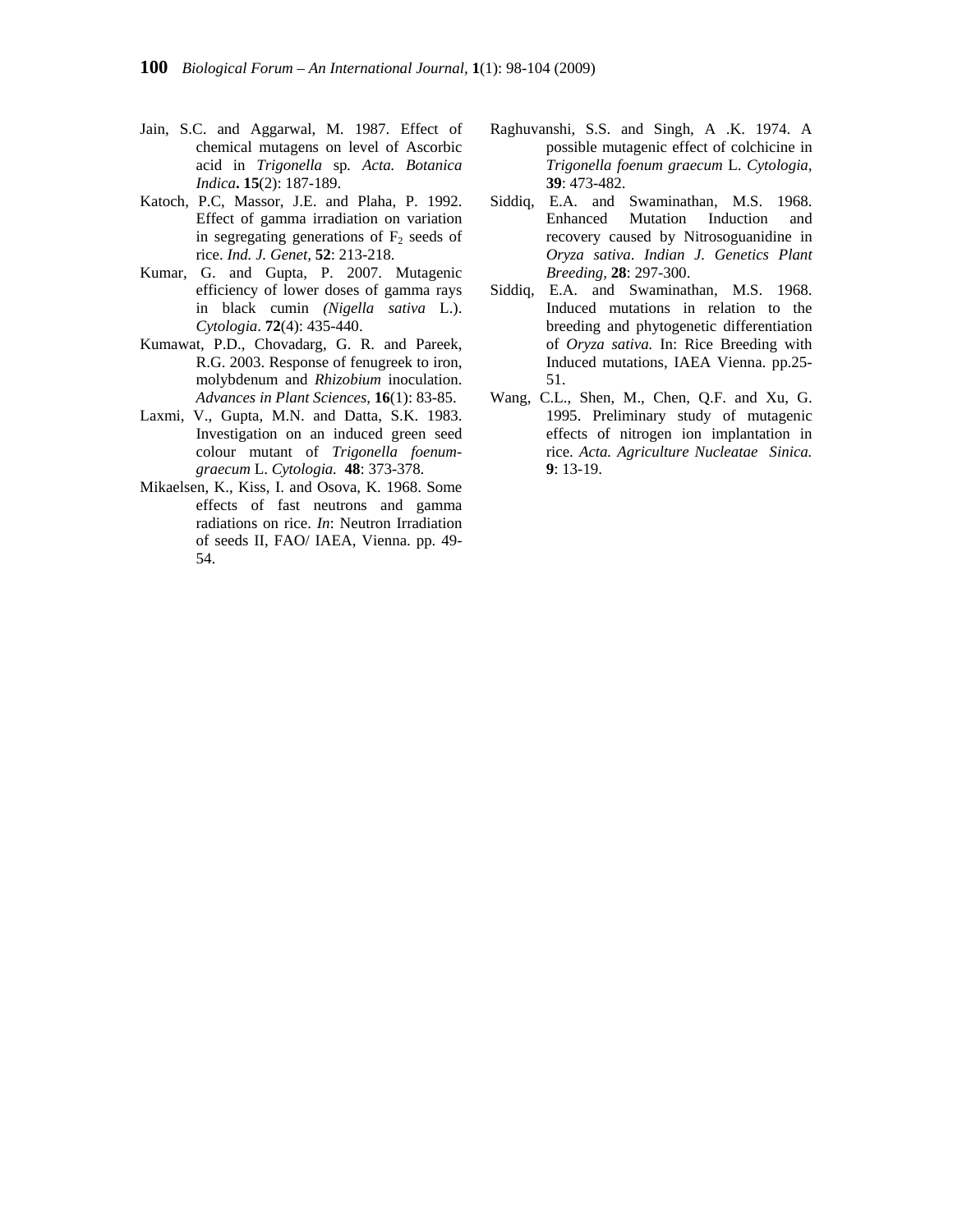| S. No. | Radiomimetic | <b>Doses</b> | Height<br><b>Plant</b> | <b>Plant</b>    | <b>SD</b> | $\mathbf{C}\mathbf{V}$ | CD   |
|--------|--------------|--------------|------------------------|-----------------|-----------|------------------------|------|
|        | agents       | (%)          | Range (cm)             | Height          |           |                        |      |
|        |              |              |                        | Mean<br>士       |           |                        |      |
|        |              |              |                        | $SE$ (cm)       |           |                        |      |
| 1.     |              | Control      | 22.0-37.0              | $25.72 \pm 1.5$ | 4.57      | 20.12                  | 37.9 |
| 2.     |              | 0.1          | $21.1 - 36.0$          | $27.9 \pm 1.3$  | 5.20      | 19.2                   | 17.8 |
| 3.     | <b>EMS</b>   | 0.2          | $20.2 - 35.0$          | $29.5 \pm 1.7$  | 5.90      | 21.3                   | 22.4 |
| 4.     |              | 0.3          | 18.3-34.0              | $29.6 \pm 1.8$  | 6.20      | 23.4                   | 28.9 |
| 5.     |              | 0.1          | 21.0-35.0              | $29.9 \pm 1.2$  | 5.70      | 20.4                   | 18.9 |
| 6.     | <b>MMS</b>   | 0.2          | $20.3 - 34.0$          | $30.8 \pm 1.9$  | 5.90      | 21.6                   | 20.3 |
| 7.     |              | 0.3          | 17.3-32.8              | $33.3 \pm 1.7$  | 6.50      | 24.3                   | 28.7 |
| 8.     |              | 0.1          | 21.7-35.5              | $27.8 \pm 1.4$  | 5.30      | 20.3                   | 19.3 |
| 9.     | <b>MES</b>   | 0.2          | 20.8-34.9              | $30.7 \pm 1.6$  | 5.40      | 22.3                   | 24.3 |
| 10.    |              | 0.3          | 19.2-35.0              | $32.2 \pm 1.8$  | 6.20      | 24.3                   | 27.3 |

Table 1. The effect of various doses of EMS, MMS and MES (Radiomimetic agents) on Plant height in *Trigonella foenum-graecum* L. (Desi methi) in M1 generation

Table 2 The effect of various doses of EMS, MMS and MES (Radiomimetic agents) on Plant height in *Trigonella foenum-graecum* L. (Kasuri methi) in M1 generation

| S. No. | <b>Radiomimetic</b> | Doses $(\% )$ | Height<br><b>Plant</b> | <b>Plant</b>   | <b>SD</b> | $\mathbf{C}\mathbf{V}$ | CD   |
|--------|---------------------|---------------|------------------------|----------------|-----------|------------------------|------|
|        | agents              |               | Range (cm)             | Height         |           |                        |      |
|        |                     |               |                        | Mean $\pm$ SE  |           |                        |      |
|        |                     |               |                        | (cm)           |           |                        |      |
| 1.     |                     | Control       | $24 - 40$              | $35.5 \pm 1.5$ | 5.0       | 15.2                   | 40.6 |
| 2.     |                     | 0.1           | $25 - 42$              | $34.8 \pm 1.4$ | 4.9       | 17.3                   | 41.1 |
| 3.     | <b>EMS</b>          | 0.2           | $24 - 40$              | $36.3 \pm 1.6$ | 4.7       | 18.9                   | 43.2 |
| 4.     |                     | 0.3           | $20 - 41$              | $38.2 \pm 1.7$ | 4.7       | 19.7                   | 43.7 |
| 5.     |                     | 0.1           | 24-38                  | $33.2 \pm 1.8$ | 4.9       | 17.3                   | 43.9 |
| 6.     | <b>MMS</b>          | 0.2           | $24 - 40$              | $32.1 \pm 1.5$ | 4.9       | 18.4                   | 44.1 |
| 7.     |                     | 0.3           | 24-36                  | $32.0 \pm 1.8$ | 4.8       | 20.5                   | 44.5 |
| 8.     |                     | 0.1           | 25-39                  | $38.7 \pm 1.9$ | 5.0       | 17.3                   | 41.0 |
| 9.     | <b>MES</b>          | 0.2           | 24-43                  | $37.3 \pm 2.0$ | 4.8       | 18.3                   | 41.7 |
| 10.    |                     | 0.3           | $24 - 41$              | $33.4 \pm 1.8$ | 4.7       | 19.0                   | 42.1 |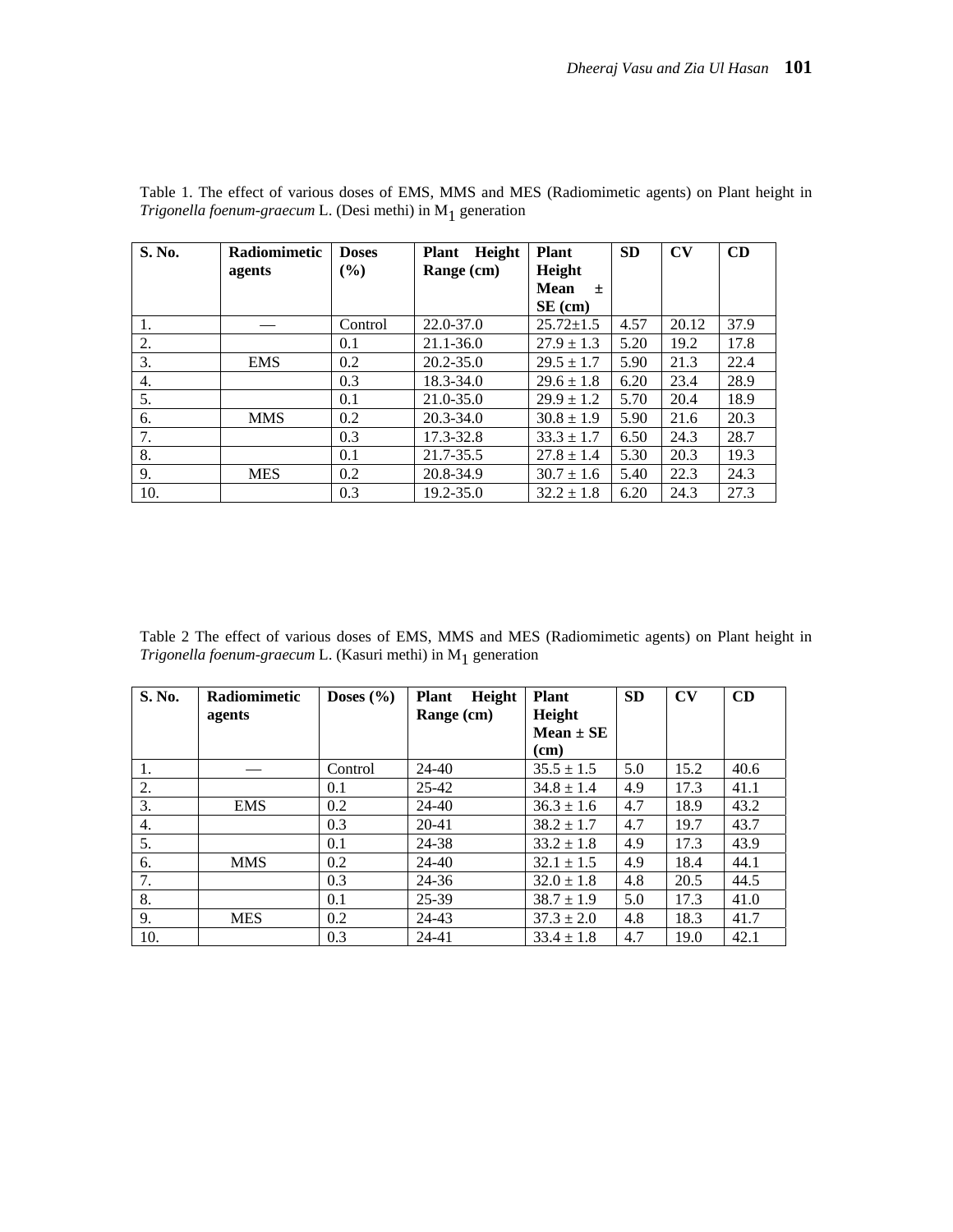| S.<br>No. | <b>Radiomimetic</b><br>agents | Doses $(\% )$ | <b>Number of Pods per Plant</b> |                 |           |                        |       |  |
|-----------|-------------------------------|---------------|---------------------------------|-----------------|-----------|------------------------|-------|--|
|           |                               |               | $Range$ (cm)                    | $Mean \pm SE$   | <b>SD</b> | $\mathbf{C}\mathbf{V}$ | CD    |  |
| 1.        |                               | Control       | $13 - 23$                       | $16.2 \pm 0.72$ | 3.24      | 14.83                  | 11.45 |  |
| 2.        |                               | 0.1           | $12 - 24$                       | $16.6 \pm 1.2$  | 3.11      | 14.23                  | 10.87 |  |
| 3.        | <b>EMS</b>                    | 0.2           | $10-22$                         | $18.2 \pm 1.3$  | 2.98      | 12.50                  | 10.01 |  |
| 4.        |                               | 0.3           | $10-24$                         | $18.3 \pm 1.0$  | 2.87      | 11.20                  | 9.92  |  |
| 5.        |                               | 0.1           | $12 - 20$                       | $16.7 \pm 1.2$  | 3.10      | 13.90                  | 10.14 |  |
| 6.        | <b>MMS</b>                    | 0.2           | $10-24$                         | $18.2 \pm 1.3$  | 2.89      | 12.78                  | 10.10 |  |
| 7.        |                               | 0.3           | $09-26$                         | $18.9 \pm 1.1$  | 2.81      | 12.00                  | 9.27  |  |
| 8.        |                               | 0.1           | $12 - 23$                       | $16.3 \pm 1.2$  | 3.20      | 14.10                  | 10.89 |  |
| 9.        | <b>MES</b>                    | 0.2           | $11 - 22$                       | $18.1 \pm 0.1$  | 2.92      | 13.40                  | 10.82 |  |
| 10.       |                               | 0.3           | $10-22$                         | $18.8 \pm 1.2$  | 2.86      | 12.10                  | 9.98  |  |

Table 3. The effect of various doses of EMS, MMS and MES (Radiomimetic agents) on Number of pods per plant in *Trigonella foenum-graecum* L. (Desi methi) in M<sub>1</sub> generation

Table 4. The effect of various doses of EMS, MMS and MES (Radiomimetic agents) on Number of pods per plant in  $Trigonella\,foenum-graecum$  L. (Kasuri methi) in  $\mathbf{M}_{1}^{-}$  generation

| S.  | Radiomimetic | <b>Doses</b> | <b>Number of Pods per Plant</b> |                 |           |                        |       |
|-----|--------------|--------------|---------------------------------|-----------------|-----------|------------------------|-------|
| No. | agents       | $(\%)$       | Range                           | $Mean \pm SE$   | <b>SD</b> | $\mathbf{C}\mathbf{V}$ | CD    |
|     |              |              | (cm)                            |                 |           |                        |       |
| 1.  |              | Control      | 12-20                           | $14.98 \pm 1.0$ | 3.42      | 14.24                  | 11.79 |
| 2.  |              | 0.1          | $11 - 22$                       | $15.12 \pm 1.2$ | 3.30      | 14.12                  | 11.10 |
| 3.  | <b>EMS</b>   | 0.2          | $10-23$                         | $16.21 \pm 1.5$ | 3.10      | 13.89                  | 10.92 |
| 4.  |              | 0.3          | $10-24$                         | $16.89 \pm 1.4$ | 2.98      | 13.24                  | 10.24 |
| 5   |              | 0.1          | $12 - 22$                       | $16.24 \pm 1.3$ | 3.16      | 14.01                  | 11.00 |
| 6.  | <b>MMS</b>   | 0.2          | $10-23$                         | $16.64 \pm 1.2$ | 3.00      | 13.92                  | 10.90 |
| 7.  |              | 0.3          | $10-19$                         | $17.34 \pm 1.4$ | 2.96      | 13.21                  | 10.21 |
| 8.  |              | 0.1          | $12 - 22$                       | $16.92 \pm 1.1$ | 3.14      | 14.26                  | 11.14 |
| 9.  | <b>MES</b>   | 0.2          | $11 - 21$                       | $16.87 \pm 0.9$ | 2.99      | 13.04                  | 11.09 |
| 10. |              | 0.3          | 11-23                           | $17.10 \pm 1.1$ | 2.89      | 12.96                  | 10.72 |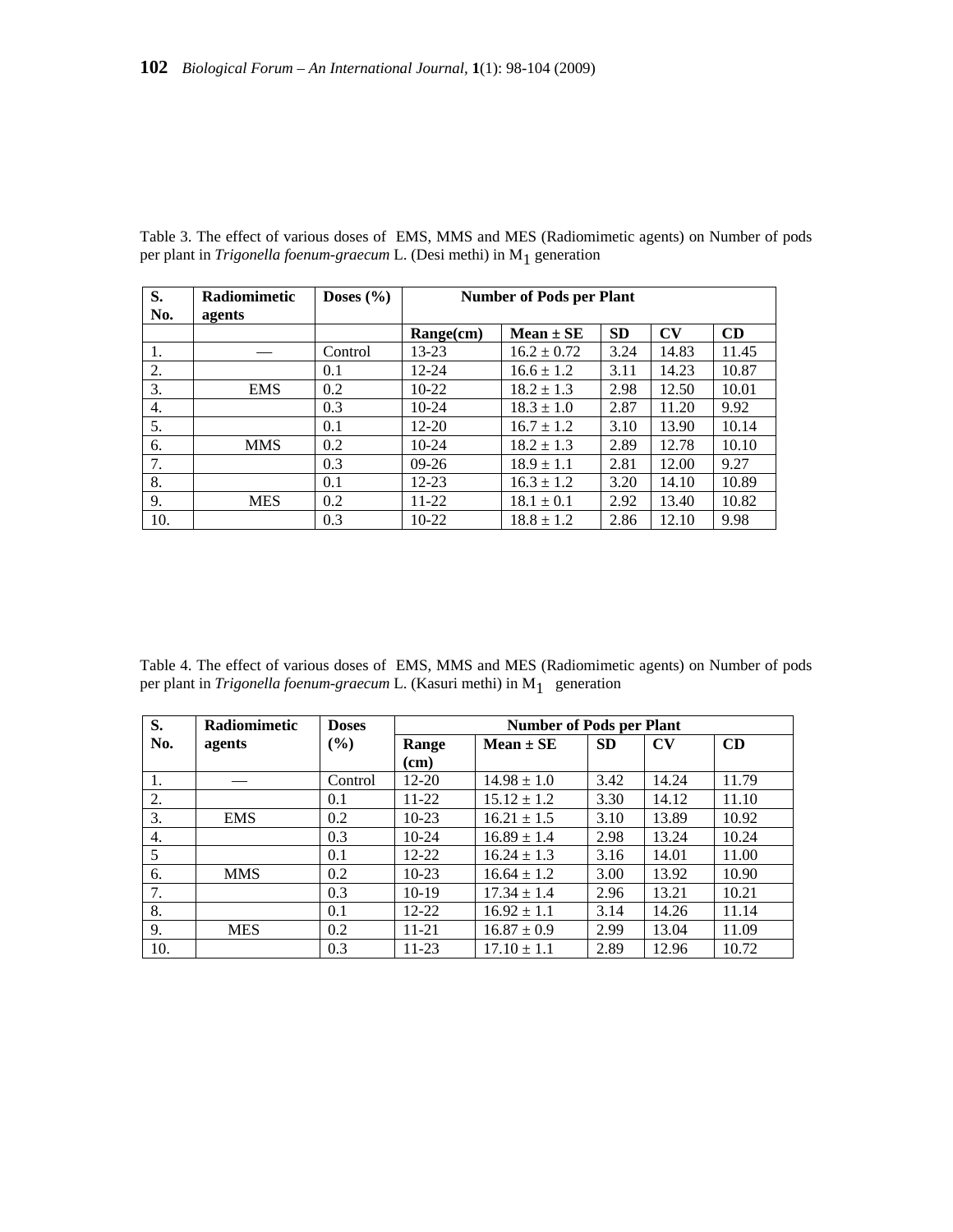

Fig.1 Plant height in *Trigonella foenum-graecum* L. (Desi methi)



**Fig.2** Plant height in *Trigonella foenum-graecum* L. (Kasuri methi)